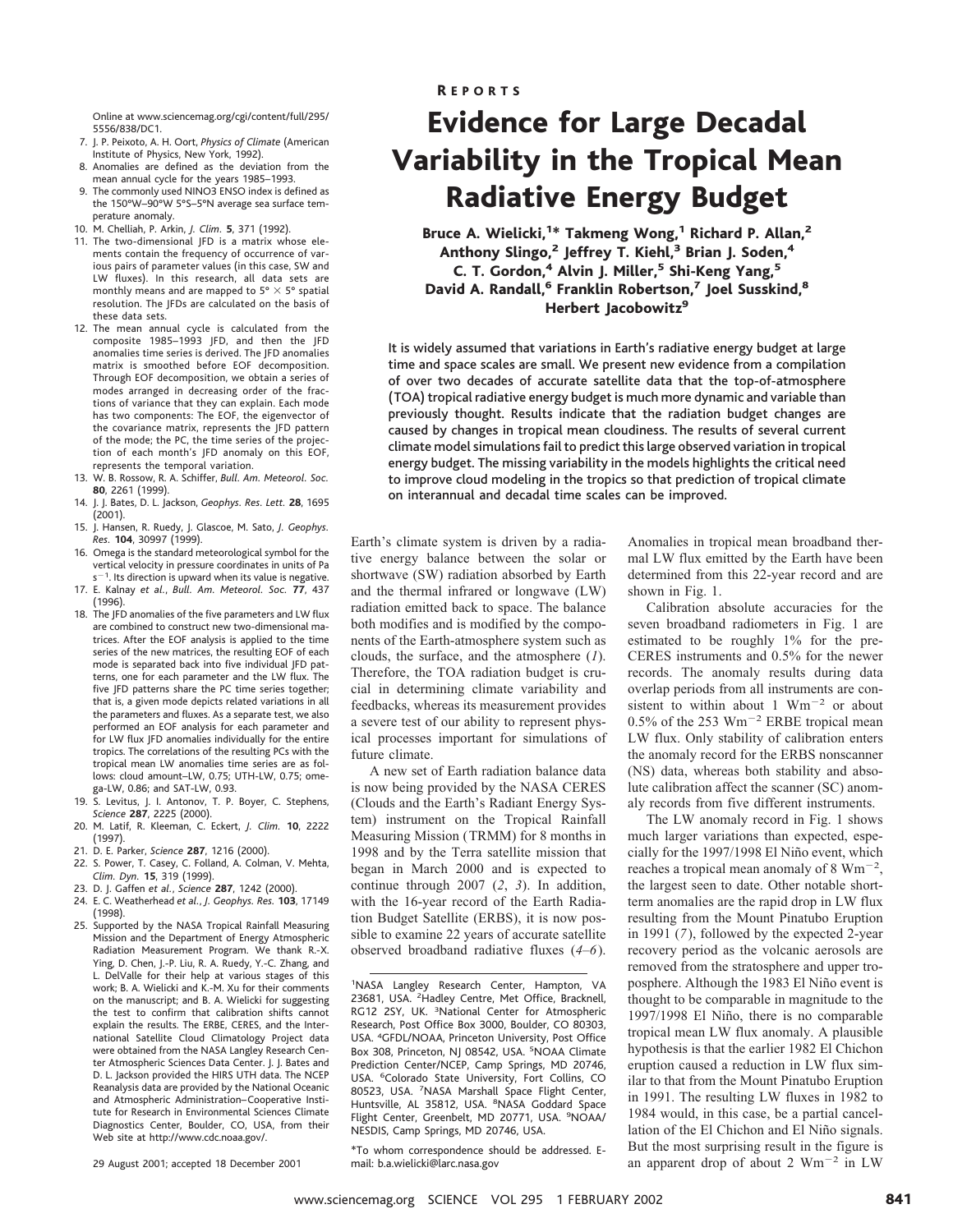flux from the late 1970s to the mid 1980s, followed by a rise of about 4  $Wm^{-2}$  from the late 1980s to the mid to late 1990s. Indeed, if the Pinatubo volcanic reduction from 1991 to 1993 is removed, the tropics appear to undergo an increase in LW flux from 1989 to 1994, followed by a relatively steady value from 1994 through 2001, with the exception of the large 1997/1998 El Niño event.

Because radiative forcings of 1  $Wm^{-2}$  or less are important for climate change prediction, natural variability of 4  $Wm^{-2}$  in the LW part of the tropical radiation budget is considered a major change. The reality of these large changes is supported by the consistency of the results from seven independent broadband radiation instruments, all supporting the same pattern of decadal variability. Though there are two narrow spectral band radiometer sources of LW estimates, these are not considered as accurate as the broadband LW fluxes. The latest versions

**Fig. 1.** Satellite record of tropical mean (20°S<br>to 20°N latitude) to 20°N latitude) anomalies in broadband thermal emitted LW flux. Anomalies are referenced to the ERBS scanner baseline<br>period of 1985 period through 1989, which most climate models use as a baseline for comparison (*5*). Results are shown from seven different broadband instruments on six spacecraft missions (*6*).

**Fig. 2.** Satellite record of tropical mean (20°S latitude) anomalies in broadband thermal emitted LW flux, solar reflected SW flux, and net radiative flux. Net flux is defined as solar insolation – SW-reflected flux – LW-emitted flux. A smaller set of satellites is shown for SW- and net-radiative flux anomalies. Only those satellites whose orbits systematically sample the entire diurnal cycle in about a month, so the large diurnal cycle of solar reflected fluxes can be accurately determined across the entire tropics (*25*).

### R EPORTS

of these narrowband data sets disagree with each other as well as with the broadband data when used to determine tropical decadal changes in LW flux (*8*). Because the ERBS NS record spans the entire period and includes regular solar constant measurements by both SW and Total channels, we re-examined this record extensively for any potential problems with calibration and found none at levels higher than 0.2 to  $0.5 \text{ Wm}^{-2}$  (9). Therefore, we conclude that it is unlikely that this decadal variability can be explained by instrument calibration changes.

Is this decadal increase of  $4 \text{ Wm}^{-2}$  a signal of global warming? Certainly, it is not a direct one. The flux changes are far too large to be explained by the small surface and atmosphere warming over this time period, which will tend to be offset by increased CO<sub>2</sub> and water vapor greenhouse gas trapping. This can be demonstrated with the use of CERES scanner data in 1998 and the ERBE scanner data in 1985–1989



used in Fig. 1. These data have sufficiently small fields of view (10 and 40 km, respectively) to allow separation of the data into clear-sky and cloudy-sky regions of the tropics. Recent analysis of the clear-sky scanner LW flux data (*10*) showed that changes during and after the 1998 El Niño were consistent with the observed changes in sea surface temperature (SST) and water vapor. By the end of the El Niño in July 1998, the clear-sky LW fluxes measured by CERES agreed with the ERBE climatological July 1985–1989 average values to within 0.5 Wm<sup>-2</sup>. The largest anomaly of clear-sky LW fluxes reached only  $2 Wm^{-2}$  during the El Niño peak of February and March 1998, whereas the total anomaly in Fig. 1 reaches about 8  $Wm^{-2}$ . This leaves the factor of 4 to 8 larger anomalies shown in Fig. 1 to be explained by changes in the cloudy-sky conditions in the tropics.

Though 8  $Wm^{-2}$  is large for a clear-sky radiation anomaly, clouds can cause changes of up to 200  $Wm^{-2}$  or larger in both LW emitted and diurnally averaged SW reflected radiation fields for deep, thick clouds in the tropics. The LW-emitted flux changes are caused by cloud increases in greenhouse trapping, whereas SWreflected flux changes are caused by cloud increases in reflected solar energy. The net radiative effect of clouds is a balance between the LW greenhouse and SW cooling effects.

Figure 2 shows the observed broadband anomalies for LW-emitted, SW-reflected, and net radiation flux changes in the tropics. Aerosols from the Mount Pinatubo eruption cause the large increase in SW-reflected flux in 1991 to 1993. As tropical mean LW-emitted flux increases in the mid to late 1990s, SW-reflected flux decreases. Both effects are consistent with a decrease in tropical cloudiness. Figure 2 also shows evidence of increased seasonal variability. To more clearly isolate these variations in Fig. 2 from El Niño and Mount Pinatubo signals, Fig. 3 shows the average tropical mean LW flux, SW flux, and SW albedo anomaly averaged separately for each seasonal month over the 4-year period 1994 through 1997, which contains the large semi-annual anomalies in SW and Net fluxes. The results show a decrease of more than 0.01 in tropical mean albedo in the spring and fall seasons, but little change in the summer and winter seasons, indicating a changed phasing of seasonal cloudiness in the tropics (*11*). Because Fig. 3 shows that the LW flux increase in 1994 through 1997 is almost constant with season, we further conclude that the seasonal cycle in albedo is likely dominated by changes in low-level cloudiness that have little effect on the LW fluxes but a large impact on the SW fluxes.

The above analysis indicates strong evidence for decadal variations in the radiative balance components in the tropical atmosphere. These changes are sufficiently large that, in principle, they should be seen in climate model predictions. We have tested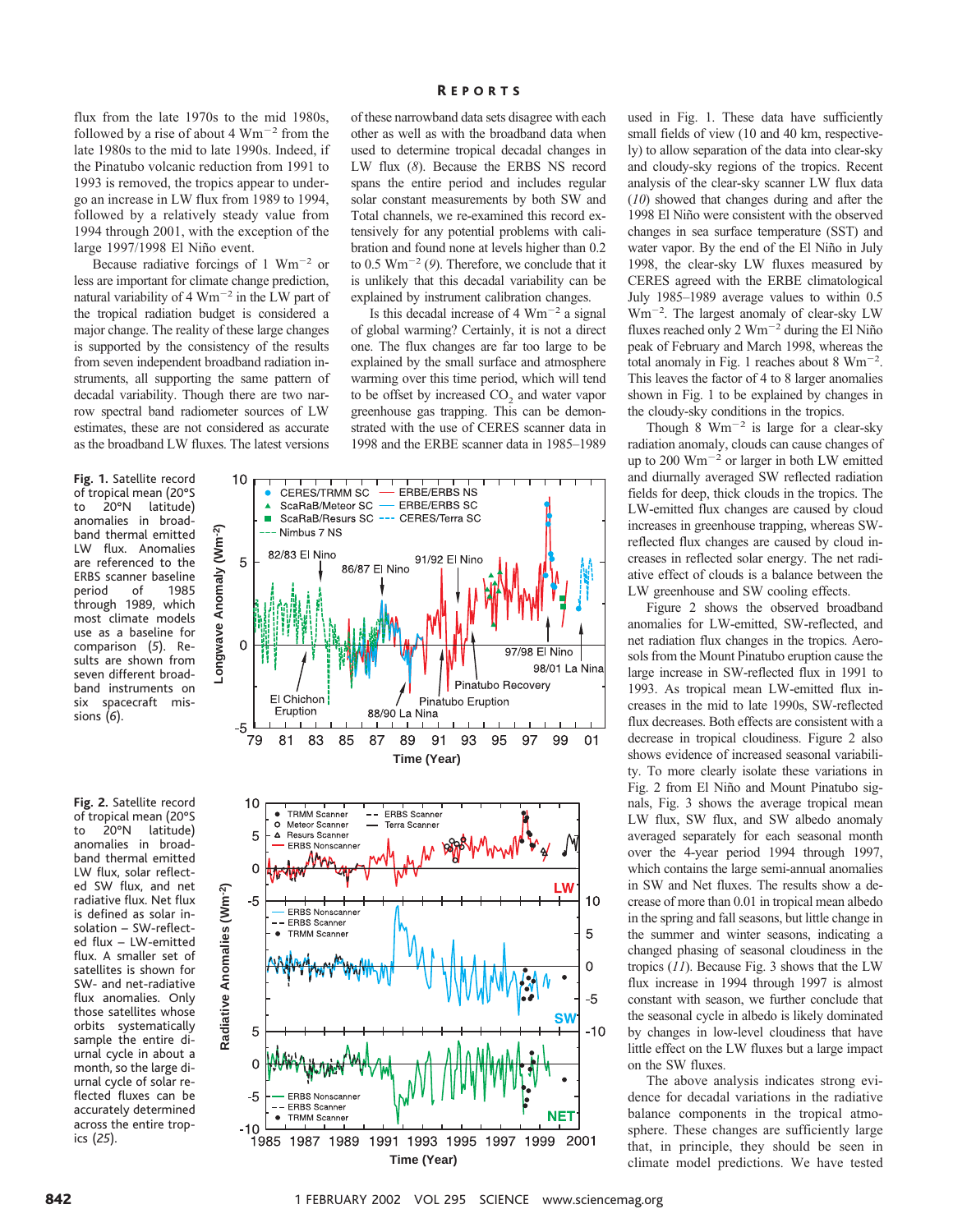this hypothesis by analyzing decadal integrations of the atmospheric model components of four climate models and one weather assimilation model, forced by the observed SSTs (*12*) for the 1985 through 1998 period. The integrations ignore the effects of volcanic aerosols. The climate models include the Hadley Centre atmospheric climate model HadAM3 (*13*, *14*), the National Center for Atmospheric Research (NCAR) model CCM3 (*15*), the Geophysical Fluid Dynamics Laboratory (GFDL) Climate Model (*16*), and the GFDL EP (Experimental Prediction) model (*17*). We also included the National Center for Environmental Prediction (NCEP)–NCAR 50-Year Reanalysis, which uses the NCEP 4-D Assimilation Model (*18*). For all model runs, the tropical mean anomalies were calculated as in the satellite data, using the 1985 through 1989 period as the baseline.

Figure 4 compares the atmospheric model results to the ERBS NS satellite observations presented in Fig. 2. There is remarkably little variation in the tropical mean fluxes from the models when compared to the data. Even near the peak of the 1997/1998 El Niño event, in early 1998, the tropical mean model response is only about one-third that of the observations.

No significant decadal variability is exhibited by the climate and reanalysis models. Correlation coefficients of the observed and modeled tropical mean LW flux anomalies are significant at the 95% level only for the Hadley Centre model at 0.6 and for the NCEP Reanalysis model at 0.3 (*19*). None of the models show significant correlations with the observed SW flux anomalies.

The seasonal model anomalies for 1993 through 1997 are shown for comparison in Fig. 3, averaged consistently with the observations. The models miss the semi-annual cycle in the SW flux anomalies after 1993, i.e., they are missing the observed seasonal cycle change in tropical albedo shown in Fig. 3.

We conclude that the large decadal variability of the LW and SW radiative fluxes shown in Figs. 1 through 3 appear to be caused by changes in both the annual average and seasonal tropical cloudiness. In general, these changes are not well predicted by current climate models, or by the NCEP Reanalysis. Indeed, current assessments (*1*) of global climate change have found clouds to be one of the weakest components in climate models. This leads to a threefold uncertainty in the predictions of the possible global warming over the next century. Though the models represent reasonably well the large regional shifts of convective cloudiness during an El Niño event, the current results indicate that the models are struggling to produce the more subtle, but still large, decadal changes seen in the radiation data. Three potential reasons for the disagreement are as follows: (i) The observed cloud and radiation changes are forced

### R EPORTS

by SST changes, but the clouds in the models do not respond correctly to the forcing. Note that the SST forcing includes both global change as well as natural decadal variability such as the Arctic Oscillation and the Pacific Decadal Oscillation. (ii) The radiation budget and cloud fluctuations are forced by changes in the climate system other than SST. (iii) The radiation budget and cloud fluctuations are an unforced natural variability.

Independent evidence for decadal tropical

**Fig. 3.** Satellite record of the tropical mean (20°S to 20°N latitude) seasonal cycle of LW thermal emitted flux anomaly (top panel), SW flux anomaly (middle panel), and SW albedo anomaly (lower panel). Albedo is the fraction of solar radiation incident on Earth that is<br>reflected back to reflected space. The anomalies are averaged for the 1994 to 1997 period, which shows a large semi-annual cycle in the SW and net fluxes in Fig. 2. Anomaly results for the same 1994 to 1997 period from the climate model runs are shown as a dashed line (average of all models) and gray shading (total range of model results). Model runs are the same ones used in Fig. 4.



**Time (Month)**



**Fig. 4.** Comparison of the observed broadband LW and SW flux anomalies for the tropics with climate model simulations using observed SST records. The models are not given volcanic aerosols, so they should not be expected to show the Mount Pinatubo eruption effects in mid-1991 through mid-1993. The dashed line shows the mean of all five models, and the gray band shows the total range of model anomalies (maximum to minimum).

change includes an observed increase in tropical mean temperature lapse rate, which is also not reproduced by climate models (*20*). The recent IPCC Climate Change report (*1*) indicates an increase in lapse rate beginning about 1991 [fig. 2.12 in (*1*)], coinciding with the rise in LW fluxes in Fig. 1. Our results are qualitatively consistent in that an increased LW flux will primarily increase atmospheric cooling, whereas a decrease in reflected solar will increase surface heating.